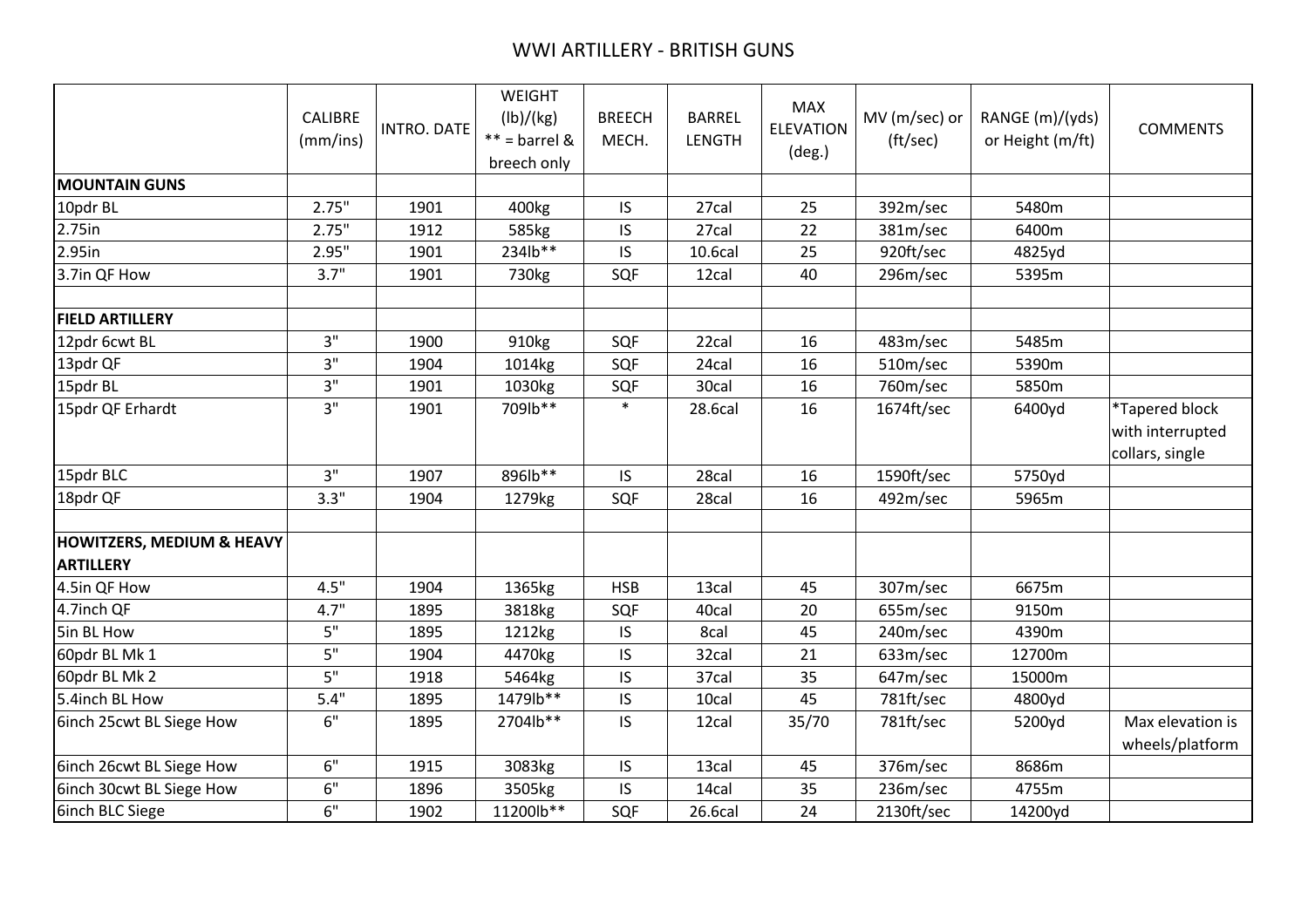|                               | <b>CALIBRE</b><br>(mm/ins) | INTRO. DATE | WEIGHT<br>(lb)/(kg)<br>$** =$ barrel &<br>breech only | <b>BREECH</b><br>MECH. | <b>BARREL</b><br>LENGTH | <b>MAX</b><br><b>ELEVATION</b><br>$(\text{deg.})$ | MV (m/sec) or<br>(ft/sec) | RANGE (m)/(yds)<br>or Height (m/ft) | <b>COMMENTS</b> |
|-------------------------------|----------------------------|-------------|-------------------------------------------------------|------------------------|-------------------------|---------------------------------------------------|---------------------------|-------------------------------------|-----------------|
| 6inch BL Mk 7 Field Gun       | 6"                         | 1917        | 19875lb**                                             | SQF                    | 44.9cal                 | 22                                                | 2525ft/sec                | 13700yd                             |                 |
| 6inch BL Mk 19 Field Gun      | 6"                         | 1916        | 9376kg                                                | IS                     | 35cal                   | 38                                                | 716m                      | 17145m                              |                 |
| 8inch BL How Mks 1 to 5       | $8"$                       | 1915        | 14200kg                                               | SQF                    | 14cal                   | 45                                                | 396m/sec                  | 9600m                               |                 |
| 8inch BL How Mk 6             | $8"$                       | 1917        | 6552lb**                                              | ASH                    | 14.7                    | 50                                                | 1300ft/sec                | 10760yd                             |                 |
| 8inch BL How Mks 7 & 8        | 8"                         | 1916        | 8990kg                                                | ASH                    | 17.3cal                 | 45                                                | 457m/sec                  | 11250m                              |                 |
| 9.2inch BL Siege How Mk 1     | 9.2"                       | 1914        | 13590kg                                               | IS                     | 13cal                   | 55                                                | 361m/sec                  | 9200m                               |                 |
| 9.2inch BL Siege How Mk 2     | 9.2"                       | 1916        | 16460kg                                               | IS                     | 17cal                   | 50                                                | 408m/sec                  | 12750m                              |                 |
| 9.45inch BL Siege How (Skoda) | 9.45"                      | 1904        | 8687kg                                                | IS                     | 8cal                    | 63                                                | 282m/sec                  | 6995m                               |                 |
| 12inch BL                     |                            |             |                                                       |                        |                         |                                                   |                           |                                     |                 |
| 12inch BL Siege How Mk 2      | 12"                        | 1916        | 37190kg                                               | IS                     | 13cal                   | 65                                                | 364m/sec                  | 10370m                              |                 |
| 12inch BL Siege How Mk 4      | 12"                        | 1917        | 38100kg                                               | IS                     | 17cal                   | 65                                                | 447m/sec                  | 13120m                              |                 |
| 15inch BL Siege How           | 15"                        | 1915        | n/k                                                   | IS                     | 10cal                   | 45                                                | 340m/sec                  | 9870m                               |                 |
|                               |                            |             |                                                       |                        |                         |                                                   |                           |                                     |                 |
| <b>RAILWAY GUNS</b>           |                            |             |                                                       |                        |                         |                                                   |                           |                                     |                 |
| 9.2inch Mk 3                  | 9.2"                       | 1915        | 60960kg                                               | IS                     | 30cal                   | 35                                                | 640m/sec                  | n/k                                 |                 |
| 9.2inch Mk 10                 | 9.2"                       | 1916        | 91450kg                                               | IS                     | 45cal                   | 30                                                | 822m/sec                  | 19200m                              |                 |
| 12inch BL Mk 9                | 12"                        | 1915        | n/k                                                   | IS                     | 40cal                   | 30                                                | 762m/sec                  | 29900m                              |                 |
| 12inch BL Mk 11               | 12"                        | 1918        | 495050kg                                              | IS                     | 50cal                   | 45                                                | 838m/sec                  | 34565m                              |                 |
| 12inch BL How Mk 1            | 12"                        | 1916        | 58780kg                                               | IS                     | 12cal                   | 65                                                | 358m/sec                  | 10180m                              |                 |
| 12inch BL How Mk 3            | 12"                        | 1916        | 61725kg                                               | IS                     | 17cal                   | 65                                                | 448m/sec                  | 13715m                              |                 |
| 14inch BL                     | 14"                        | 1916        | 251985kg                                              | IS                     | 45cal                   | 40                                                | 746m/sec                  | 31820m                              |                 |
| 18inch BL                     | 18"                        | 1920        | 191968lb**                                            | IS                     | 34.7cal                 | 40                                                | 1880ft/sec                | 22300yd                             |                 |
|                               |                            |             |                                                       |                        |                         |                                                   |                           |                                     |                 |
| <b>COAST ARTILLERY</b>        |                            |             |                                                       |                        |                         |                                                   |                           |                                     |                 |
| <b>3pdr Hotchkiss</b>         | 47 <sub>mm</sub>           | 1885        | 1120kg                                                | <b>VSB</b>             | 40cal                   | 9                                                 | 556m/sec                  | 6850                                |                 |
| 3pdr Nordenfelt               | 47mm                       | 1889        | 1118kg                                                | <b>VSB</b>             | 45cal                   | 9                                                 | 556m/sec                  | 6850                                |                 |
| 6pdr Hotchkiss                | 57mm                       | 1885        | 1521kg                                                | <b>VSB</b>             | 40cal                   | 20                                                | 540m/sec                  | 6860m                               |                 |
| 6pdr Nordenfelt               | 57mm                       | 1885        | 1565kg                                                | <b>VSB</b>             | 42cal                   | 20                                                | 540                       | 6675m                               |                 |
| 12pdr 12cwt QF                | 3"                         | 1894        | 4190kg                                                | SQF                    | 40cal                   | 20                                                | 688m/sec                  | 9535m                               |                 |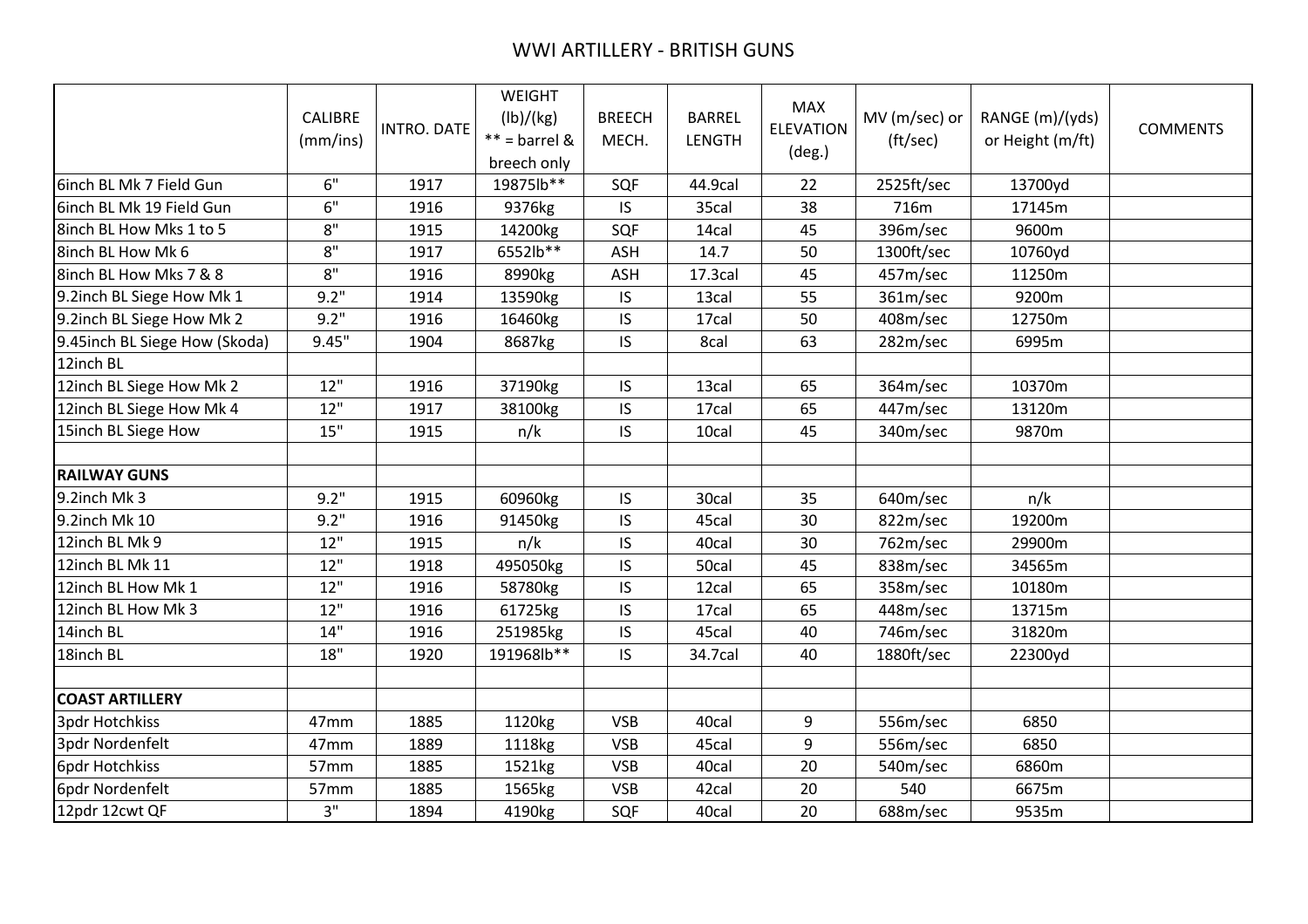|                                 | <b>CALIBRE</b><br>(mm/ins) | <b>INTRO. DATE</b> | WEIGHT<br>(lb)/(kg)<br>$** =$ barrel &<br>breech only | <b>BREECH</b><br>MECH. | <b>BARREL</b><br>LENGTH | <b>MAX</b><br><b>ELEVATION</b><br>$(\text{deg.})$ | MV (m/sec) or<br>(ft/sec) | RANGE (m)/(yds)<br>or Height (m/ft) | <b>COMMENTS</b>                         |
|---------------------------------|----------------------------|--------------------|-------------------------------------------------------|------------------------|-------------------------|---------------------------------------------------|---------------------------|-------------------------------------|-----------------------------------------|
| 4inch BL                        | 4"                         | 1887               | 2912lb**                                              | IS.                    | 27cal                   | 25                                                | 1900ft/sec                | 7700yd                              |                                         |
| 4inch QF Mk 3                   | 4"                         | 1906               | 2918lb**                                              | SQF                    | 40cal                   | 20                                                | 2090ft/sec                | 7500yd                              |                                         |
| 4inch QF Mk 5                   | 4"                         | 1915               | 11585kg                                               | HSB/SA                 | 45cal                   | 20                                                | 805m/sec                  | 13530m                              |                                         |
| 4.7inch QF Mks 2-4              | 4.7"                       | 1888 - 1892        | 4592-                                                 | IS                     | 40cal                   | 20                                                | 647m/sec                  | 11880m                              |                                         |
| 4.7inch QF Mk 5                 | 4.7"                       | 1900               | 5936lb                                                | SQF                    | 45cal                   | 20                                                | 2350ft/sec                | 16500yd                             |                                         |
| 5in BL                          | 5"                         | 1890               | 4480lb **                                             | IS                     | 25cal                   | 25                                                | 1750ft/sec                | 10500yd                             |                                         |
| 6inch BL Mks 4 & 6              | 6"                         | n/k                | 11200lb**                                             | IS                     | 26cal                   | 15                                                | 1960ft/sec                | 10000yd                             |                                         |
| 6inch BL Mk 7                   | 6"                         | 1898               | 16875lb**                                             | SQF                    | 44.9cal                 | 16/20                                             | 2493ft/sec                | 12000yd                             | Max elevation is<br>with/without shield |
| 6inch BL Mks 9 & 10             | 6"                         | n/k                | 17024lb**                                             | <b>IS</b>              | 49.7cal                 | 16                                                | 2498ft/sec                | 12000yd                             |                                         |
| 6inch on Disappearing Carriage  | 6"                         | n/k                | 11200lb**                                             | IS.                    | 30.5cal                 | 15/20                                             | 1890ft/sec                | 8000yd                              | max elevation 20<br>with Mk 4           |
| <b>6inch BL BLC</b>             | 6"                         | 1902               | 11200lb**                                             | SQF                    | 26.6cal                 | 20                                                | 2166ft/sec                | 12000yd                             |                                         |
| 6inch QF                        | 6"                         | 1894               | 14759lb**                                             | SQF                    | 40cal                   | 20                                                | 2154ft/sec                | 10900yd                             |                                         |
| 7.5inch BL Naval How            | 7.5"                       | 1917               | 15708lb**                                             | SQF                    | 8.5cal                  | n/k                                               | 480ft/sec                 | 2100yd                              |                                         |
| 7.5inch BL                      | 7.5"                       | 1905               | 32620lb**                                             | SQF                    | 50cal                   | 20                                                | 2840ft/sec                | 14200yd                             |                                         |
| 9inch RML High Angle            | 9"                         | 1888               | 28224lb**                                             | <b>NONE</b>            | 13.8cal                 | 70                                                | n/k                       | 10500yd                             |                                         |
| 9.2inch BL Mks 9 & 10           | 9.2"                       | 1900               | 127000                                                | SQF                    | 46.5cal                 | 15                                                | 2643ft/sec                | 29200yd                             |                                         |
| 9.2inch BL High Angle           | 9.2"                       | 1905               | 69500                                                 | IS                     | 31.5cal                 | 45                                                | 625m/sec                  | 15180m                              |                                         |
| 10inch BL                       | 10"                        | 1888               | 132090kg                                              | IS                     | 32cal                   | 15                                                | 621m/sec                  | 10500m                              |                                         |
| 12inch BL                       | 12"                        | 1884               | 103040lb**                                            | IS                     | n/k                     | $\overline{7}$                                    | 1944ft/sec                | 8000yd                              |                                         |
| 12inch BL (Tyne Turret)         | 12"                        | 1918               | 103040lb**                                            | SQF                    | 35.4cal                 | n/k                                               | 2375ft/sec                | 27000yd                             |                                         |
| 13.5inch                        | 13.5"                      | 1892               | n/k                                                   | IS.                    | 30cal                   | 15                                                | 640m/sec                  | n/k                                 |                                         |
| <b>ANTI- AIRCRAFT GUNS</b>      |                            |                    |                                                       |                        |                         |                                                   |                           |                                     |                                         |
| 1pdr Pom Pom                    | 37mm                       | 1914               | 410lb**                                               | Maxim                  | 29.8cal                 | 80                                                | n/k                       | n/k                                 |                                         |
| 2pdr Vickers Anti- Aircraft Gun | 40mm                       | 1918               | 527lb**                                               | Maxim                  | 39cal                   | n/k                                               | n/k                       | n/k                                 |                                         |
| 10pdr QF Russian                | 75mm                       | 1915               | n/k                                                   | SQF                    | 50cal                   | 90                                                | 825m/sec                  | n/k                                 |                                         |
| 75mm QF                         | 75mm                       | 1915               | 1014lb**                                              | Nord                   | 36.8cal                 | 70                                                | n/k                       | n/k                                 |                                         |